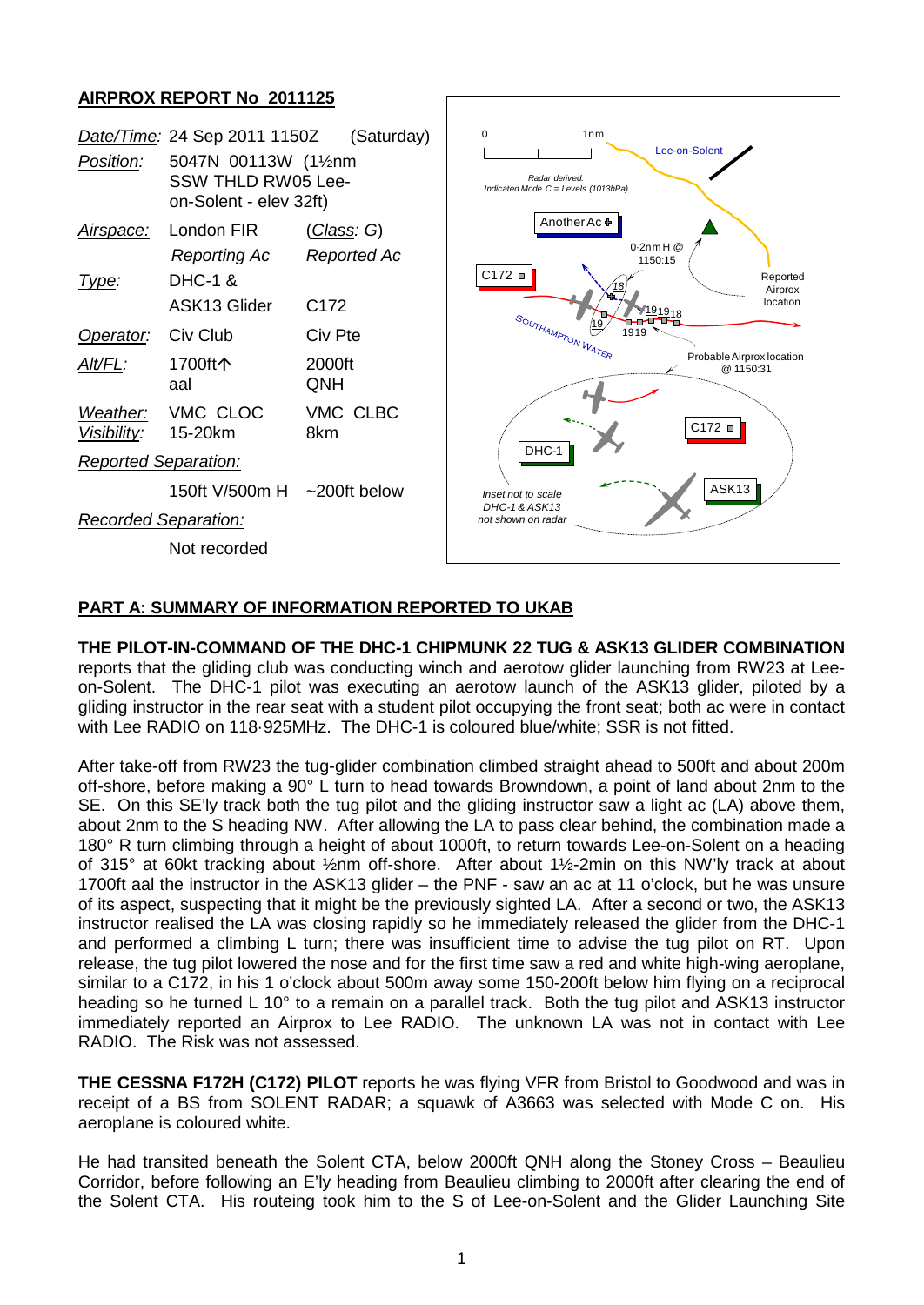marked on the 1:500,000 VFR chart (confirmed by GPS). SOLENT RADAR passed a warning of another ac, which was spotted and avoided by a slight deviation in course to the S for additional clearance as the opposing traffic deviated slightly to the N. Very shortly afterwards, heading 100° at 105kt in a level cruise at 2000ft (1014mb), a glider tug appeared from below his ac at about 3 o'clock (he did not specify the distance). The blue tug ac appeared to be pitching up steeply and then banked away towards the S, so to avoid the tug he banked towards the N as soon as he saw it. The glider passed by in his 2 o'clock several hundred feet below and some distance away from his aeroplane. SOLENT RADAR gave no advance warning of this traffic. He assessed the Risk as 'low'.

UKAB Note (1): The UK AIP at ENR 5-5-1-4, notifies the Glider Launch Site at Lee-on-Solent A/D as active every day from Sunrise to Sunset. Aerotow and winch launching is notified to 2000ft above the aerodrome elevation of 32ft amsl.

**ATSI** reports that the C172 pilot had departed Bristol International for a flight to Goodwood and was in receipt of a BS from SOLENT RADAR on 120.225MHz.

The Southampton 1150Z METAR: 21005KT 170V240 9999 FEW020 SCT048 17/12 Q1014.

The C172 pilot called Solent RADAR and at 1136:10, the flight details, position, level and intentions were passed. A BS was agreed, the pilot instructed to squawk A3663 and the QNH read-back correctly.

The C172 was instructed to remain clear of CAS and, having passed the Stoney Cross VRP, routed around the southern edge of the Southampton CTR. The C172's SSR was validated and verified by the Solent RADAR controller at 1142:20.

At 1149:40, as the C172 was mid-Solent, N abeam Cowes, the Solent RADAR controller passed TI on an unknown LA [not the tug-glider combination] ahead of the C172 by 1.5nm, tracking NW at an altitude of 1900ft. The C172 pilot called visual with this ac at 1149:50. The unknown ac was not transmitting any Mode S identification information and remains unidentified.

The C172 continued on a course towards the Spinnaker Tower, Portsmouth, indicating 1900ft Mode C (1013mb). At 1151:19 the C172 crossed the coast at Browndown Point.

The reported Airprox was not visible on the available surveillance replay and, given the lack of transponder and initial low-level manoeuvring of the DHC-1, it is possible that there was no position indication symbol displayed to the SOLENT RADAR controller. Solent primary surveillance radar is provided by a Watchman 10cm radar sited on Southampton Airport; SSR is supplied by the Pease Pottage Radar. The primary surveillance information from SOLENT RADAR was not available for this investigation.

It is likely that, as the C172, heading SE'ly, crossed with another ac on a NW'ly course, the C172 was not clearly visible to the DHC-1 pilot. Cloud in the area was FEW and SCT which, when combined with the white colour-scheme of the C172, might make visual acquisition of the ac difficult. The DHC-1 pilot executed the 180° R turn after the unknown ac on a NW'ly course cleared astern. Before doing this the DHC-1 pilot had not seen the C172 astern as they were flying towards the same land feature.

There is no requirement for SOLENT RADAR to be informed of traffic activity at Lee-on-Solent. Manual of Air Traffic Services Part 2 (Southampton) Edition 1/11, 3 May 2011 (NATS) Section 4 paragraph 3.10 notes to unit ATCOs that:

'there are numerous airspace restrictions and obstacles within the proximity of the airspace under their control and..ATCOs are to have an awareness of those relevant to the normal operation of the unit.'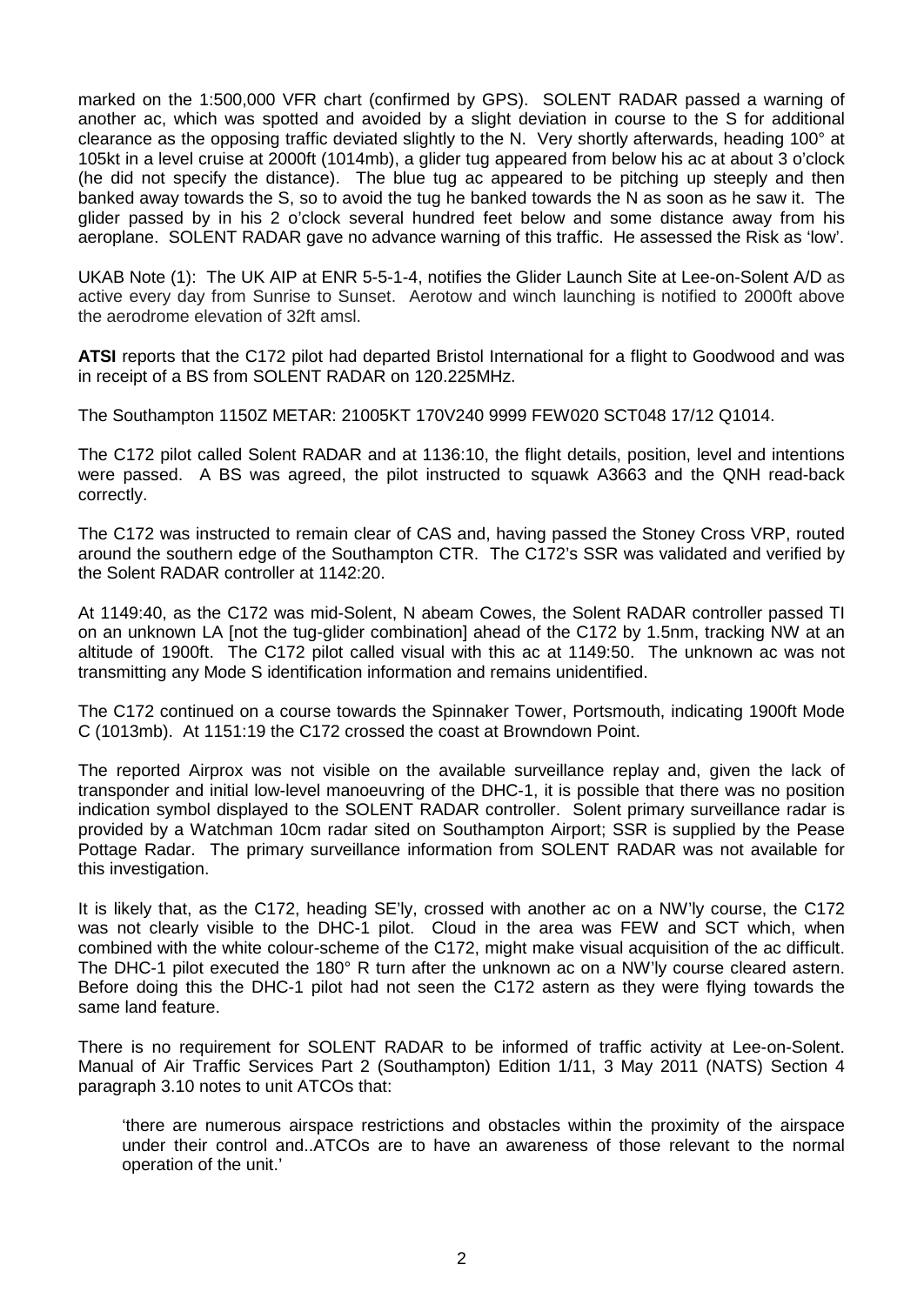Under a BS a controller with access to surveillance derived information may issue a warning to a pilot if it is considered that a definite risk of collision exists.

The Airprox occurred in Class G airspace when the DHC-1 pilot turned and climbed into proximity with a previously unseen C172.

Contributory to the incident was:

Another ac in the vicinity that may have initially masked the C172's presence.

The potential difficulty of visually acquiring the white C172 against the prevailing cloud and into sun.

UKAB Note (2): The LAC Swanwick radar recordings do not illustrate this Airprox as the DHC-1 Chipmunk 22 tug and ASK13 glider are not shown at all, either individually or as a combination. However, the C172 is shown maintaining 1900ft Mode C (1013mb) passing abeam another ac at 1150:15, that is probably the LA seen by the pilots involved on a NW'ly course before the Airprox occurred. The C172 makes a short L turn at 1150:31, 1·7nm SSW of Lee-on-Solent, before reversing back on course, which may be indicative of the pilot's avoiding action L turn upon sighting the DHC-1 and ASK13. The C172 then continues on track for the Spinnaker Tower VRP at Portsmouth Harbour. At an indicated 1930ft QNH (1014mb), the C172's Mode C suggests the ac was in the order of 200ft above the DHC-1 tug pilots reported equivalent altitude of 1732ft amsl.

**HQ NAVY COMMAND** comments that whilst the Gliding Club operates under the rules and assurance of the BGA, Navy Command HQ maintains an overview of the operation of the club. The report suggests that all parties involved did everything required of them and that the Airprox was the result of late sightings of ac that are difficult to spot due to their colour schemes and definition against the cloud cover and sun.

## **PART B: SUMMARY OF THE BOARD'S DISCUSSIONS**

Information available included reports from the pilots of both ac, a transcript of the relevant RT frequency, radar video recordings and reports from the appropriate ATC and operating authorities.

Although not compelled to do so, the controller had helpfully provided a warning to the C172 pilot about the other ac shown to be in the vicinity. Although he was only providing a BS, SOLENT might also have warned the C172 pilot about the DHC-1 and glider combination if the controller had been aware of it so it is unfortunate that the DHC-1 is not fitted with SSR as this would make it more conspicuous to radar-equipped ATSUs such as SOLENT Radar. The BGA Member reaffirmed the BGA's recommendation to fit SSR to aerotow ac where possible for this purpose. When seen, the C172 pilot had elected to avoid the other ac by turning to the S, unfortunately bringing his aeroplane closer to the tug-glider combination that was at that stage unseen. Nevertheless, it was clear from the C172 pilot's report that he subsequently saw the DHC-1 in his 3 o'clock as it appeared from below his aeroplane, just as the instructor pilot in the glider released the tow and about the same time as the DHC-1 pilot saw the C172 and turned away. The C172 pilot had a responsibility to remain clear of the tug-glider combination under the RoA, but could only do so if he saw it in time. Here it was plainly the glider instructor and the DHC-1 pilot that had initiated avoiding action beforehand. The Members concluded that a late sighting by the C172 pilot was part of the Cause.

Earlier, the DHC-1 pilot had taken account of the other ac before he turned the combination onto its NW'ly heading, but was unaware of the conflict that would develop with the C172 when he turned about. Nevertheless, it was there to be seen in the prevailing good visibility on the inside of the R turn as the DHC-1 pilot turned about. The BGA Member highlighted the limited visibility from the DHC-1's cockpit whilst towing a glider; the high nose-up attitude whilst towing is not conducive to an efficient all-round scan and consequently it is imperative to weave the aeroplane to clear the airspace directly ahead of the nose. The Member explained that this inherent nose-up attitude might be why the the glider instructor spotted the C172 before the tug pilot, who was the PIC of the combination.